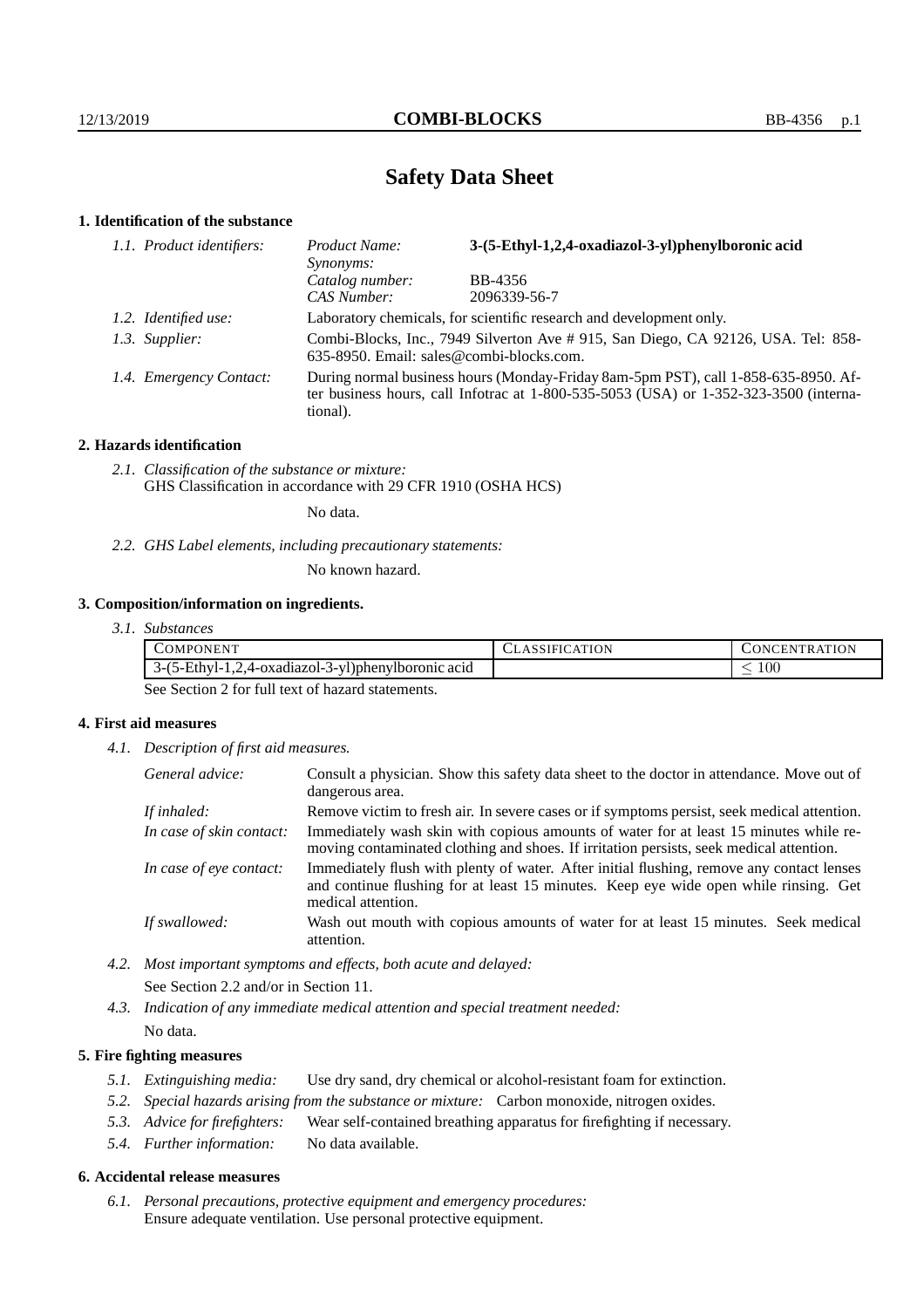|                                                                                                    | 6.2. Environmental precautions:                                                                                                                                                                                                                            |                                                                                                                                                                                                                                                                    |  |  |
|----------------------------------------------------------------------------------------------------|------------------------------------------------------------------------------------------------------------------------------------------------------------------------------------------------------------------------------------------------------------|--------------------------------------------------------------------------------------------------------------------------------------------------------------------------------------------------------------------------------------------------------------------|--|--|
| Should not be released into the environment. See Section 12 for additional ecological information. |                                                                                                                                                                                                                                                            |                                                                                                                                                                                                                                                                    |  |  |
| 6.3. Methods and materials for containment and cleaning up:                                        |                                                                                                                                                                                                                                                            |                                                                                                                                                                                                                                                                    |  |  |
|                                                                                                    |                                                                                                                                                                                                                                                            | Sweep up or vacuum up spillage and collect in suitable container for disposal.                                                                                                                                                                                     |  |  |
|                                                                                                    | 6.4. Reference to other sections:                                                                                                                                                                                                                          |                                                                                                                                                                                                                                                                    |  |  |
|                                                                                                    | Refer to protective measures listed in Sections 8 and 13.                                                                                                                                                                                                  |                                                                                                                                                                                                                                                                    |  |  |
|                                                                                                    | 7. Handling and storage                                                                                                                                                                                                                                    |                                                                                                                                                                                                                                                                    |  |  |
|                                                                                                    |                                                                                                                                                                                                                                                            | 7.1. Precautions for safe handling: Avoid contact with skin and eyes. Avoid inhalation of vapour or mist. Keep away<br>from sources of ignition - No smoking. Take measures to prevent the build up of electro-<br>static charge. For precautions see section 2.2. |  |  |
|                                                                                                    | 7.2. Conditions for safe storage, including any incompatibilities: Store refrigerated. Keep container tightly closed in<br>a dry and well-ventilated place. Containers which are opened must be carefully resealed<br>and kept upright to prevent leakage. |                                                                                                                                                                                                                                                                    |  |  |
|                                                                                                    | 7.3. Specific end use(s):                                                                                                                                                                                                                                  | Laboratory chemicals, for scientific research and development only.                                                                                                                                                                                                |  |  |
|                                                                                                    | 8. Exposure Controls / Personal protection                                                                                                                                                                                                                 |                                                                                                                                                                                                                                                                    |  |  |
|                                                                                                    | 8.1. Control parameters:                                                                                                                                                                                                                                   |                                                                                                                                                                                                                                                                    |  |  |
|                                                                                                    | Components with workplace control parameters: Contains no substances with occupational exposure limit values.                                                                                                                                              |                                                                                                                                                                                                                                                                    |  |  |
|                                                                                                    | 8.2. Exposure controls:                                                                                                                                                                                                                                    |                                                                                                                                                                                                                                                                    |  |  |
|                                                                                                    | Appropriate engineering controls: Ensure that eyewash stations and safety showers are close to the workstation<br>location. Ensure adequate ventilation, especially in confined areas.                                                                     |                                                                                                                                                                                                                                                                    |  |  |
|                                                                                                    | Personal protective equipment:                                                                                                                                                                                                                             |                                                                                                                                                                                                                                                                    |  |  |
|                                                                                                    | Eye/face protection:                                                                                                                                                                                                                                       | Wear appropriate protective eyeglasses or chemical safety goggles as described by OSHA's<br>eye and face protection regulations in 29 CFR 1910.133 or European Standard EN166.                                                                                     |  |  |
|                                                                                                    | Skin protection:                                                                                                                                                                                                                                           | Handle with gloves. Gloves must be inspected prior to use. Use proper glove removal<br>technique (without touching glove's outer surface) to avoid skin contact with this product                                                                                  |  |  |

| Eye/face protection:                                                                                                                                                                                                                                                            | Wear appropriate protective eyeglasses or chemical safety goggles as described by OSHA's<br>eye and face protection regulations in 29 CFR 1910.133 or European Standard EN166.                                                                                                                                         |  |  |
|---------------------------------------------------------------------------------------------------------------------------------------------------------------------------------------------------------------------------------------------------------------------------------|------------------------------------------------------------------------------------------------------------------------------------------------------------------------------------------------------------------------------------------------------------------------------------------------------------------------|--|--|
| Skin protection:                                                                                                                                                                                                                                                                | Handle with gloves. Gloves must be inspected prior to use. Use proper glove removal<br>technique (without touching glove's outer surface) to avoid skin contact with this product.<br>Dispose of contaminated gloves after use in accordance with applicable laws and good<br>laboratory practices. Wash and dry hands |  |  |
| Complete suit protecting against chemicals, Flame retardant antistatic protective clothing.,<br><b>Body Protection:</b><br>The type of protective equipment must be selected according to the concentration and<br>amount of the dangerous substance at the specific workplace. |                                                                                                                                                                                                                                                                                                                        |  |  |
| Respiratory protection:                                                                                                                                                                                                                                                         |                                                                                                                                                                                                                                                                                                                        |  |  |
| Control of environmental exposure:                                                                                                                                                                                                                                              | Prevent further leakage or spillage if safe to do so. Do not let product enter<br>drains.                                                                                                                                                                                                                              |  |  |

## **9. Physical and chemical properties**

*9.1. Information on basic physical and chemical properties*

| (a)     | Appearance:                                   | Solid    |
|---------|-----------------------------------------------|----------|
| (b)     | Odour:                                        | No data  |
| (c)     | Odour Threshold:                              | No data  |
| (d)     | pH:                                           | No data  |
| (e)     | Melting point/freezing point:                 | No date. |
| (f)     | Initial boiling point and boiling range:      | No data  |
| (g)     | Flash point:                                  | No data  |
| (h)     | Evaporatoin rate:                             | No data  |
| (i)     | Flammability (solid, gas):                    | No data  |
| (i)     | Upper/lower flammability or explosive limits: | No data  |
| (k)     | Vapour pressure:                              | No data  |
| (1)     | Vapour density:                               | No data  |
| (m)     | Relative density:                             | No data  |
| (n)     | Water solubility:                             | No data  |
| $\circ$ | Partition coefficient: n-octanol/water:       | No data  |
| (p)     | Auto-ignition:                                | No data  |
| (q)     | Decomposition temperature:                    | No data  |
| (r)     | Viscosity:                                    | No data  |
| (s)     | Explosive properties:                         | No data  |
| (t)     | Oxidizing properties:                         | No data  |
|         |                                               |          |